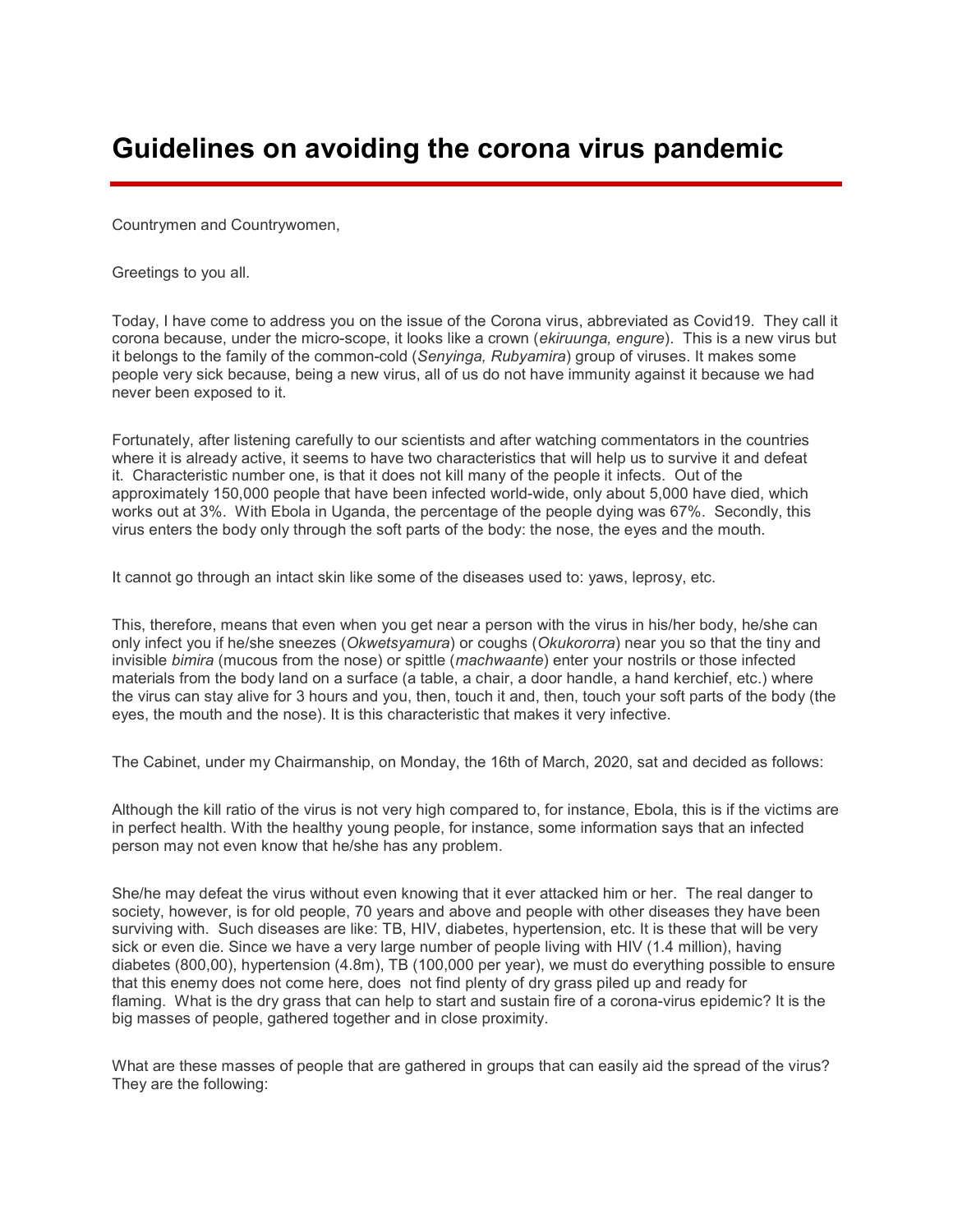1. The students. The NRM has promoted education. As a consequence, today, there are 10.7million children in the Primary Schools; 2m children in the Pre-Primary Schools; 2 million students in the Secondary Schools; 314,548 students in the Universities and Tertiary Institutions. This is a total of almost 15 million young Ugandans, distributed in 36,285 Primary Schools (Government and Private), 7,308 Pre-Primary Schools (Government and Private); 5,553 Secondary Schools (Government and Private) and 49 Universities and 1,543 Tertiary Institutions (Technical Schools, Teacher Training Colleges, Vocational Schools), etc., etc. This is a total of 50,688 points with concentrations of 1,000 or more persons each. When I visited Masaka SS in Masaka Town, it had 4,000 pupils without counting the other nonstudent people staying in that compound. It is wise that we temporarily remove these concentration points by closing all the Primary and Secondary schools as well as all the Universities and Tertiary Institutions for one month, starting with Friday, the 20th of March, 2020, starting at mid-day. All these institutions, without exception, should close so that we deny this virus those concentrations. The 42 million Ugandans are divided into about 8million homesteads. Once the Educational Institutions population goes home, they will disperse into these 8million homesteads that have much less concentrations. If the 15million were to disperse equally into the 8million homesteads, each homestead would take one and a half students. Since we cannot have a half a student, let us correct to the nearest whole number and we end up with 2 students per each homestead. It is a smart way of avoiding these concentrations in the face of this danger. I have decided to close the Educational Institutions even before the occurrence of a single corona incident because I have observed the situation in other countries. Once the epidemic breaks out, there is so much stampede that the first suspect to be affected is transport. You have seen how Airports were clogged with people. That crowding is perfect ground for new infections. Let us, therefore, move early to avoid the stampede.

2 Once we deal with the concentrations in the Educational Institutions, the next concentrations that we must deal with are the religious gatherings: prayers in Churches, in Mosques, open air prayers and services on Fridays, Saturdays and Sundays. In the interests of our people's health, these should be suspended for a month with immediate effect. Why with immediate effect? The answer is, a question of logic: "What if a person that is not yet infected today with the virus is infected tomorrow, Thursday the 19th of March, 2020, was to be infected in the last Service that had been called "to pray for the last time?" How would God forgive us and how would we forgive ourselves?" When it comes to health, it is better to be a coward and be on the side of caution. If there is no danger after one month, that will be good. If there was danger, we would have avoided it. The Prayers will continue but in homes. The Religious leaders can use the TVs, Radios stations to continue preaching. His Holiness, Pope Francis, as usual set a good example of enlightenment on this by abandoning his customary preaching in St. Peters' Square and is instead, using the TV.

3. Then the next category of mass meetings are the political or cultural — Public rallies, conferences, elections, etc. All these are hereby forbidden for 32 days with immediate effect.

4. Up to today, the 18th of March, 2020, Uganda, by the mercy of God, has been spared by not having even one case confirmed of the corona-virus. There has been many false alarms that our laboratories have proved false. However, there are countries in the world that have had many cases. We describe these countries as category one countries in terms of the epidemic. These countries are: Italy, France, South Korea, China, USA, United Kingdom, Netherlands, Switzerland, Sweden, Belgium, Germany, Spain, Norway Austria, Malaysia, Pakistan and San Marino. We, with immediate effect, ban all out-bound movement by Ugandans to or through these countries, again, for 32 days. Foreigners going to those countries are free to do so provided they do not intend to come back within the prohibited time. We extend our sympathies to those countries and commend them for fighting on the behalf of the human race.

5. We cannot stop Ugandans coming back from abroad, even from the category one countries that I read above. However, such Ugandans will be put in a mandatory quarantine in a designated place but they will pay the cost for their institutional quarantine — food, etc. If they want to avoid that inconvenience or cost, they can sit out the storm in the country of their temporary abode.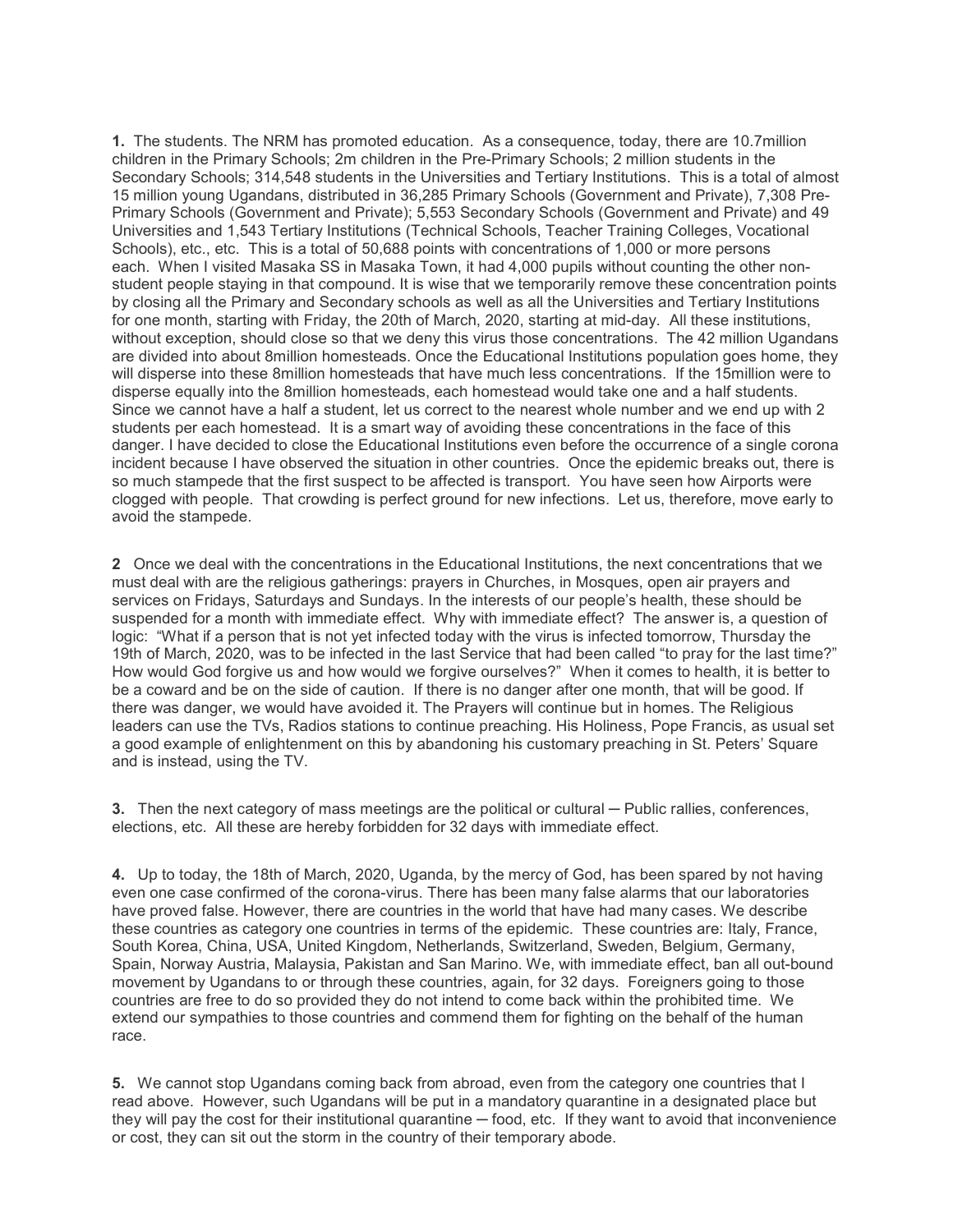6. The next points of mass concentrations are the non-agricultural work places: factories, hotels, large plantations, markets, taxi-parks, etc. These should continue functioning but with SOPs (Standard Operating Procedures) put out by the Ministry of Health. These will include: compulsory hand-washing by all persons who enter or exit those work places, anybody with symptoms of sickness should not be allowed access for any reason, by the employers installing temperature monitors. The Ministry will publish the detailed SOPs as part of the Statutory Instrument to be signed by the Minister of Health with immediate effect.

7. Then, the issue of Uganda-style weddings that bring together a pentagon of groups: the clan members of the bridegroom (Kishweera); the clan members of the bride (Kishwerwa, Omugore); the maternal clans of the two couples (*Obukojja – Obwihwa*); the school alumni of that couple; and the neighbours and friends. These tend to be big gatherings of people coming from the 6 points of the compass. This multi-directional source of the Mbagga attenders, can be as source of great danger. It is, therefore, decided that the wedding of this type should be postponed for 32 days from today. If, however, the couples intending to marry are really in a hurry, they could go for a purely scientific wedding, only involving the core stakeholders who are: the bride-groom, the bride, the best-man, the assistant to the bride (matron), the Priest (or the CAO), etc., as long as the number is less than 10 people. The scientific marriage could, then, later, at an appropriate time, be followed by the Uganda-style one. Maama Janet and myself, used the scientific one in 1973 and we have not regretted. The "Corona-virus" that time was the Amin regime. Much, much later, with adult children and grand-children, Janet and myself, were able to celebrate the 40th anniversary of our marriage the Uganda-style with the whole Rwakitura compound full of people, with our grand-children as the brides-maids. The impatient intending couples could look at this model.

8. The other occasion that gathers alot of people is a funeral. Again, relatives, friends, associates, neighbours, etc., turn up in big numbers. Again, with this virus, this is a danger point. Many people could be infected there. We cannot ban or post pone burials for 32 days. It would not be rational. We, therefore, recommend that the burial is done by the relatives who are nearby. They should be the ones to Kuziika (to bury). Then the mourning (the kukungubaga - ekyosi) could be later when the rituals could be done. This may combine both science and culture. Most importantly, it would be safe for the participants. If the deceased is, however, suspected of dying from the corona-virus, the State will take over and bury the person in the scientific way without the involvement of the family as we did for the Ebola victims. We should not replicate the lack of enlightenment that was exhibited in West Africa where the ritual of washing dead bodies was maintained even when people were dying from Ebola. The consequence was that the "bathers of the dead bodies" ended up dying themselves in service of a nonscientific cultural practice. By confronting this disease with enlightened, scientifically based actions, we shall defeat it as we did with Ebola three times, with Marburg and with AIDS.

9. The other big category of Ugandans are the farmers — the crop people, the cattle keepers and the fishermen. These account for 10million families according to the 2014 Census, with a population of 33 million people. These, however, may not be a problem by themselves because they live in scattered homesteads and do not allow much concentration of persons. If they are not pulled by the Churches and Mosques or by politicians for political rallies, they will go about their most useful activities in their dispersed form that is not a danger to themselves or to others. However, they should all observe the hygienic practices recommended in this and subsequent communications. The Technical Committee on Health should, however, study more the issue of the fishermen. Although they fish separately, they live in concentrated landing sites. The Technical Committee will evolve the appropriate SOPs. With the other category of farmers (cattle keepers and cultivators), the other danger area are the monthly markets. These should also be suspended for the 32 days. Buying of crops and livestock (cattle, goats, chicken, etc.), can go on but from the homesteads. They do not have to congregate.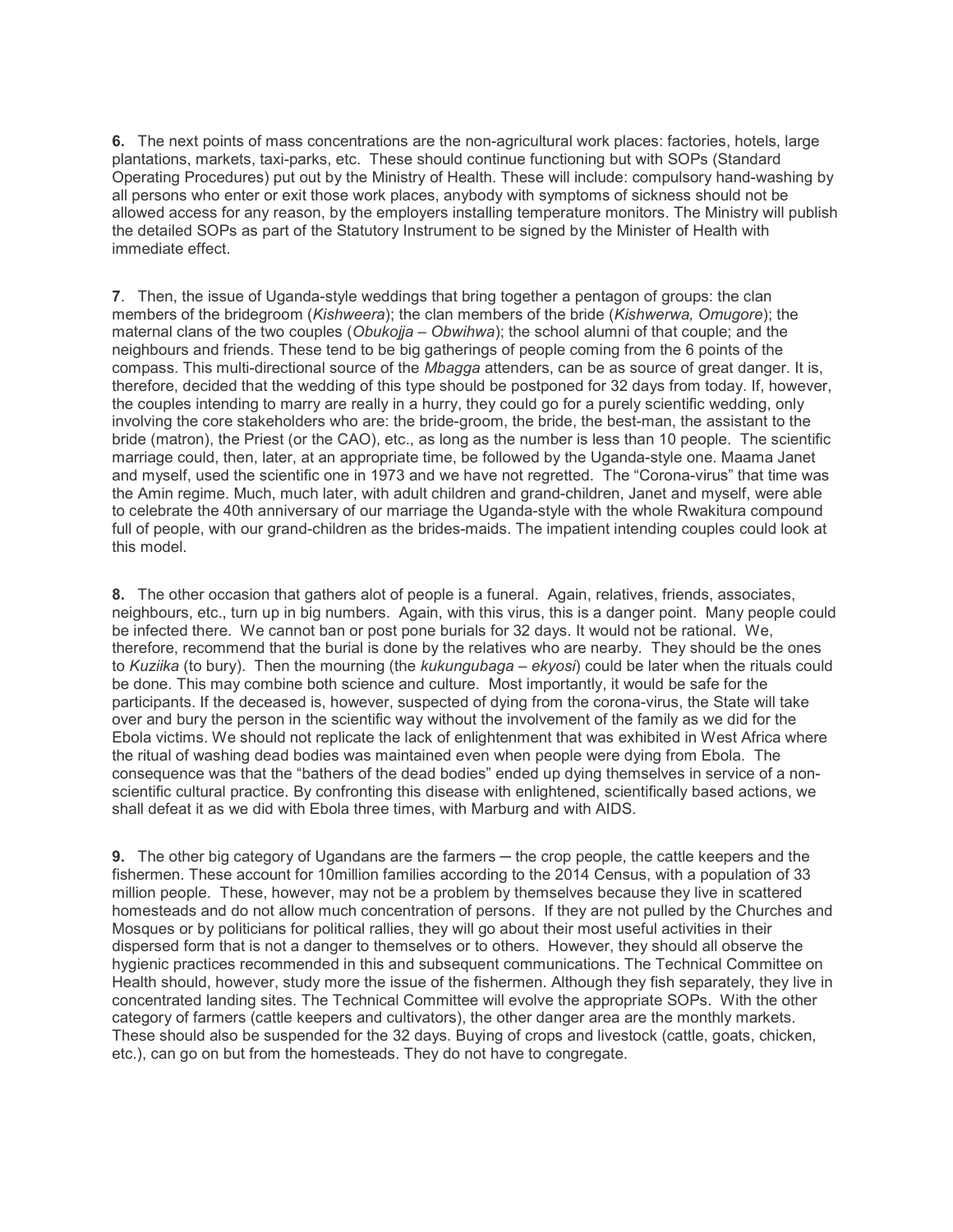10. The next frontline with this virus is public transport — the boda-bodas, the taxis, the buses, the minibuses and the trains. Everybody can see, the clear danger here, is of many people sitting next to one another in the confined space of the vehicle from Lira to Kampala etc. Therefore, the advice here is: "Do not travel unless it is absolutely necessary, if you are using public transport". Additionally, the companies that operate these means of transport should be given mandatory SOPs by the Ministry of Health: handwashing, not allowing sick people on board, temperature monitors etc. With these pre-cautions, public transport will continue. However, in the event of an outbreak in a given locality, public transport in that area will be forbidden and the area will be isolated.

11. The next frontline of fighting the virus is to stop the merry-making — the discos, the dances, bars, sports, music shows, cinemas and concerts. These are very dangerous gathering points with the virus around. Drunkards sit close to one another. They speak with saliva coming out of their mouth. They are a danger to themselves. All these are suspended for a month.

12. With these measures taken to deny the virus mass concentrations of Ugandans, the next area to look at is Hygiene. The virus, according to the facts known so far, spreads by okwetsyamura (sneezing) and kukorora (coughing) whereby, through your micro-mucous *(ebimira)* or your spittle *(otuchwante)*, you pollute the air around you and the virus can now enter the nose of the nearby people through breathing. That is why it is important that anybody with a cough or cold should not go into public. You should self-isolate yourself or be isolated by force, if you are not responsible enough to govern yourself for the general good. Even at home, always cough or sneeze into a handkerchief which you should frequently wash, dry and iron with a hot flat-iron or use a disposable tissue which you should then, either flush in the toilet or incinerate in a Sigiri. Do not spray the public or your family with your mucous or spittle through primitively sneezing or coughing without precautions or blocking your output in the manner suggested. Once the individuals control coughing and sneezing, then the next danger point is touching surfaces with infected hands: tables, door-handles, telephone hand-sets etc. Here, the answer is to cough and sneeze into the tissue which you destroy so that your hands are not contaminated. In any case, you regularly wash these hands. Therefore, your hands do not pollute the surfaces. With money in markets and Banks, the Ministry of Health will publish SOPs governing that aspect, including disinfecting the coins, using mobile money, using online purchases etc. Once you avoid open coughing and sneezing and you wash your hands regularly, then you will not contaminate the surfaces — the tables, the door handles etc. That will protect the public. The virus, even if you have it, will remain with you until you get healed. It is good that for some time now, we have stopped the practice of shaking hands and hugging. There is also the side of everybody protecting oneself. As you heard, the virus only enters the body through the soft parts of the body: the mouth, the nose and the eyes. Even if the surfaces are contaminated with the virus and you touch those surfaces, yes the virus will be on your hand. However, it will not enter your body unless you touch yourself in the soft parts of your body before washing. These soft parts are: the eyes, the mouth and the nose. If you wash with soap, before you touch those soft parts, the virus will die.

13. Then, there is the issue of nutrition so as to eat foods that strengthen our body soldiers (the immune system) to fight the enemy. Apart from ensuring a balanced diet which the District Medical Officers, through fortnightly addresses to all of you, should inform you about, in the particular fight against this virus, there is the need to take in good quantities of Vitamin C, through eating oranges and lemon and also eating ripe bananas to get folic acid and Vitamins B6. The folic acid and the Vitamins B6 help the nervous system of the body. Ascorbic acid from the oranges helps your body to produce blood cells and build immunity. Therefore, apart from de-congesting population concentrations so as to deny the virus big bodies of our citizens to easily infect and spread, the other important measure is the one who is having a cold not to spray the innocent with *okwetsyamura* (sneezing) or coughing into the open air. Block your sneezing with the tissue, if you are the rich type that can afford tissues or into handkerchiefs that you frequently wash, dry and iron. Wash your hands with soap so that you remove the virus on your hands so that you do not contaminate the surfaces. Then, on the defensive side, make it a habit never to casually touch your mouth, your nose or your eyes with unwashed hands, in case you touched contaminated surfaces.